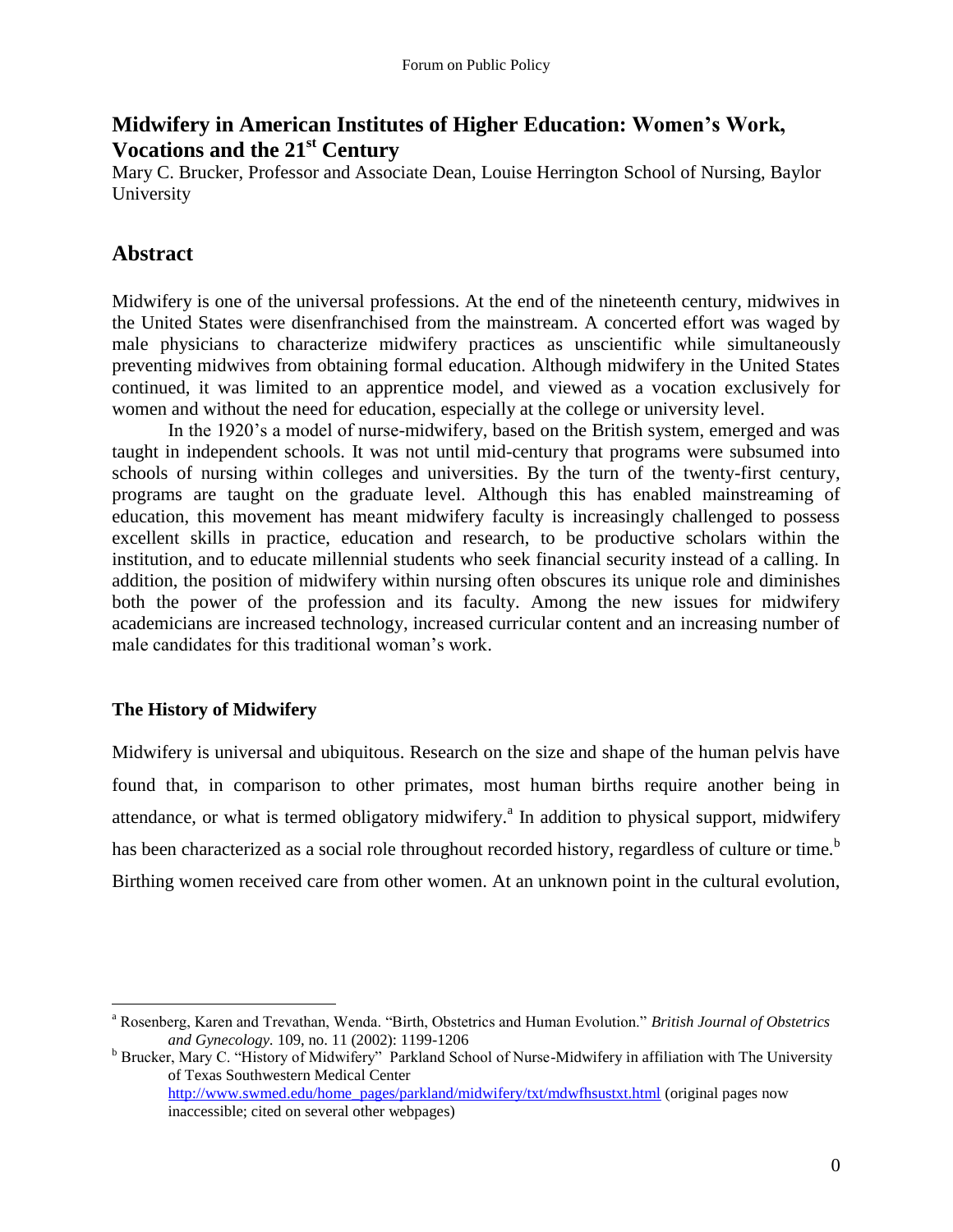some experienced women became the designated wise women to attend birth, and also often were viewed as general healers in the area. $\degree$  Thus, the profession of midwifery began.

Biblical recognition of midwifery included several verses, $\alpha$  recounting the experiences of two Hebrew midwives who refused to kill male infants in defiance of the King of Egypt . Other verses in the Bible,<sup>e</sup> note midwifery attendance at birth, implying that it was well accepted and an expected societal function. In Greek and Roman times, midwives were viewed as respected, autonomous care providers for women. During this time qualifications to practice began to emerge, often requiring the midwife to be of a mature age and having had previous births herself. Because of the inherent role of reproduction and sexuality, midwifery was assumed to be "women"s work", although important work.

The profession of midwifery continued without major changes throughout the centuries. In Europe midwives routinely used herbs and potions, as forerunners of today's modern pharmaceuticals. The midwives of these centuries taught their successors, as other healers did, primarily through the use of an apprentice model. For many midwives this was the best form of succession planning, while for others, unfortunately as Cushman in her Newberry Award winning children"s book state, occasionally sought someone who "gave her cheap labor" and an apprentice too stupid and scared to be any competition.<sup>f</sup>

#### **Midwifery in the United States**

Native American tribes had their own midwives and early colonists imported midwifery as an extension of European practices. During the trans-Atlantic passage of the Mayflower, midwife Brigit Lee Fuller attended three births. Midwives filled a clear, important role in the colonies, as described by Laurel Thatcher Ulrich in her Pulitzer Prize winning book: A Midwife's Tale: The Life of Martha Ballard Based on Her Diary 1785-1812.<sup>g</sup> Midwifery was viewed as a respectable profession, even warranting priority on Massachusetts ferry boats and certain midwives established reputations that resulted in women specifically seeking their services.

<sup>c</sup> Brucker, Mary C. and Reedy, Nancy Jo. "Nurse-Midwifery: Yesterday, Today and Tomorrow." *MCN* 25, no. 6 (2000), 322-326.

 $d$  Exodus 1:15-22

<sup>e</sup> Genesis 35:17, and 38:28

<sup>f</sup> Cushman, Karen *The Midwife's Apprentice*. New York: Harper Trophy. Page 11, 1995.

<sup>g</sup> Ulrich, Laurel Thatcher *A Midwife's Tale: The Life of Martha Ballard Based on Her Diary 1785-1812*. New York: Vintage, 1990.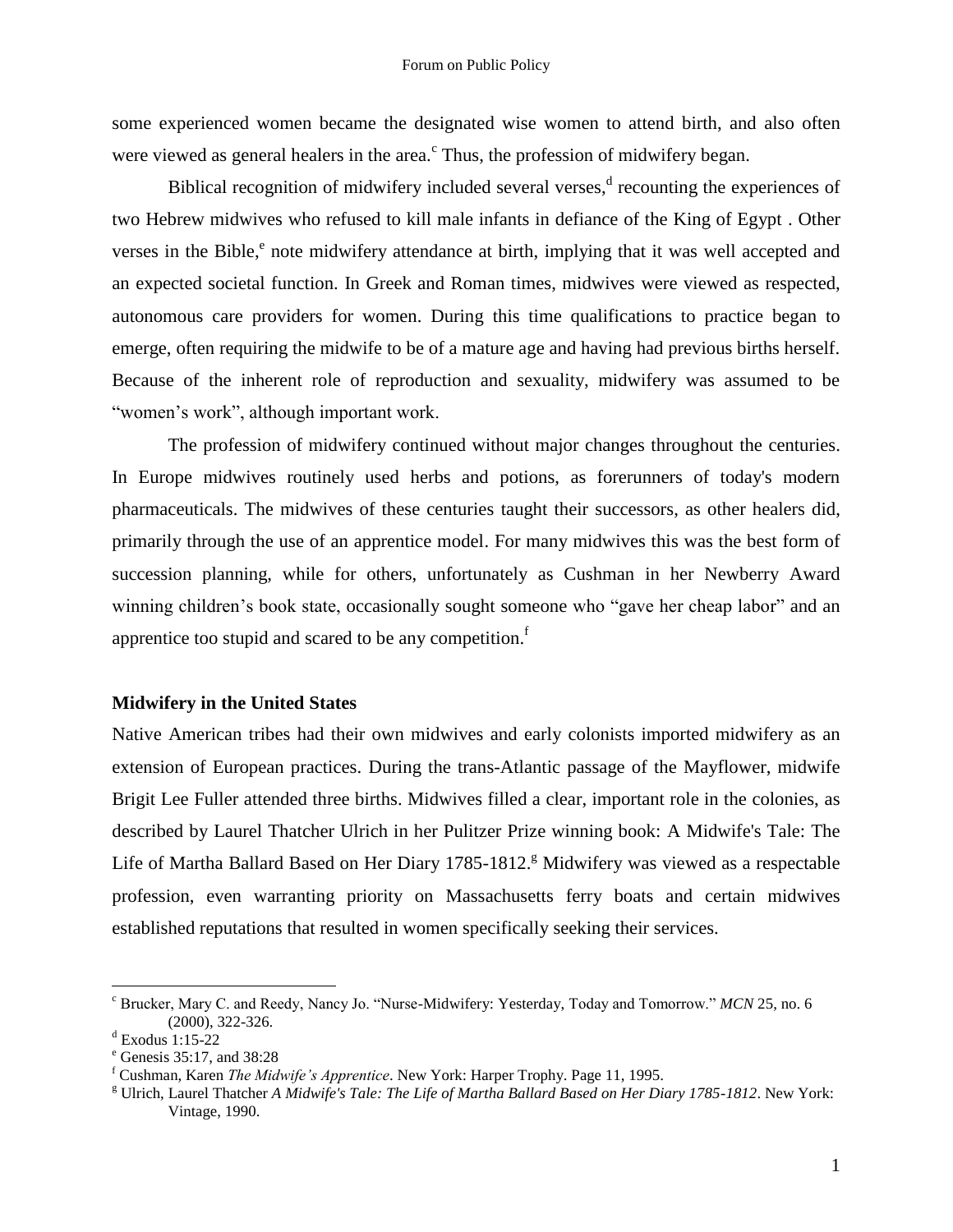Attending births was not the only role for most practicing midwives. Often these individuals were required to examine women who had been raped; and often they had the unenviable role of attempting to identify the father for an unmarried woman"s baby. Baptism was a major ecclesiastical responsibility. Some midwives were blamed for reproductive loss and congenital anomalies and punished for being witches who used black magic that supposedly caused these poor outcomes.

During the early years of the American Republic, the apprentice model of training still predominated with a few exceptions. In 1765, Dr. William Shippman, Jr. of Philadelphia initiated a formal tutoring course for midwives.<sup>h</sup> Several other such programs were mentioned over the years, including a proposed school of midwives within a hospital in 1817 by Dr. Thomas Ewell of Washington DC. The hospital affiliation was based on European models of the time, although the school never was opened.

# **Health Education in the 19th And 20th Centuries**

 $\overline{a}$ 

The scientific nature of nineteenth century education promoted an explosion of knowledge. In Europe, hospitals moved from being strictly charitable facilities administered by religious groups to becoming local societal institutions, often associated with emerging schools of medicine. In these schools discoveries such as Pasteur"s theory of infectious diseases, the link of hygiene to puerperal fever found by Semmelweis and Lister's writings on antisepsis were taught. In some regions hospitals also had schools of midwifery, wherein in midwives taught midwifery students; whereas others had physicians as the professors.<sup>i</sup> Florence Nightingale opened the first nurses' training school in 1860 and many others quickly followed throughout Europe.<sup>j</sup>

Nursing and medical education tended to mirror the European patterns. However, without national oversight, individual states and locales were found to be duplicating efforts without any clear plan. In 1910, Abraham Flexner produced a report for the Carnegie Foundation in which he documented the large number of medical schools and a wide variation in quality. For example, 14 independent medical schools were found in Chicago alone. In large part because of the

<sup>h</sup> Carr, Katherine Camacho and Brucker, Mary C. "Midwifery education today". *The Nursing Clinics of North America*. 37, (2002), 803-18.

<sup>i</sup> Whitehead, Barbara J. *Women's Education in Early Modern Europe: A History, 1500-1800.*New York: Garland Publishing. 1999.

<sup>&</sup>lt;sup>j</sup> Cook, G.C. and Webb, A. J. "Reactions from the Medical and Nursing Professions to Nightingale's 'reform(s)' of nurse training in the late 19<sup>th</sup> century." *Postgraduate Medical Journal.* 78 no. 916 (2002):118-123.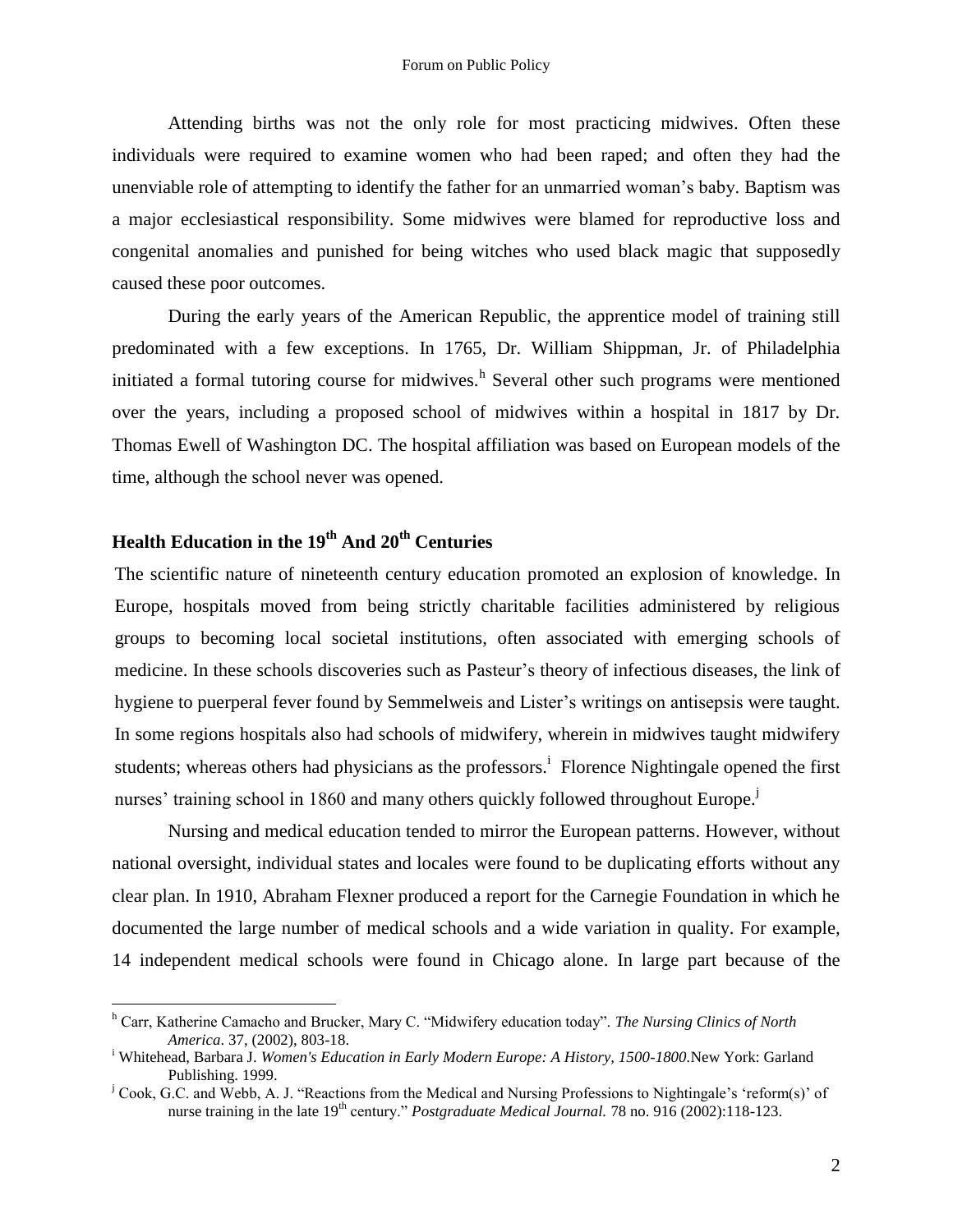Flexner report, not only did many medical schools close, but local and professional regulations regarding academics in medical education were developed and implemented. Among the schools closed were relatively new programs that had been admitting women and the six programs in the country specific for African Americans. A consequence of the Flexner report was that medical education became the domain of upper middle class males who possessed the basic education required for admission and the funding to pay for it. $k<sup>1</sup>$ 

Nursing also developed in its own way. Florence Nightingale espoused nursing as a separate profession, but in concert with the view of women at the time, it tended to be seen as a subordinate profession to medicine. When Nightingale arrived in the Crimean theater and discovered scores of wounded, she and her colleagues refused to provide any care until she received a physician"s order to do so. The Nightingale oath includes a clear reference to loyalty to physicians.<sup>m</sup> It is not surprising, therefore, that as American medicine became almost exclusively upper class male-dominated, nursing became the opposite; namely, an option for lower to middle class women seeking another choice rather than clerical work or teaching. Schools of nursing in the United States provided staffing for hospitals in the form of student nurses who provided uncompensated care for patients at all hours of the day or night under the rationale of necessary training.

During this time, midwifery education generally remained on an informal level with the apprentice model continuing. This model enabled skill and knowledge to be passed from generation to generation, but lack of a formalized system of education limited the information provided. Thus, midwives became isolated from the scientific approach as well as specific innovations and discoveries. Restriction of access to knowledge and lack of formal education was a challenge of paramount importance to the profession of midwifery, but not the only obstacle for practice in the early  $20<sup>th</sup>$  century.

Midwifery practice in the United States suffered from the general xenophobia and isolationism of the times. Immigrants began to be seen negatively as large numbers came to the US shores with the foreign-born population of the United States increasing from 2.2 million to

k Flexner, Abraham. *Medical Education in the United States and Canada*. Boston: Merrymount Press, 1910.

<sup>l</sup> Hudson, Robert P. "Abraham Flexner in Perspective: American Medical Education 1865-1910," *Bulletin of the History of Medicine* 46 (1972):545-561.

<sup>m</sup> Wilson, G.R. "From Loyalty to Advocacy: A New Metaphor for Nursing." *Hastings Center Report* 14 no. 3 (1984): 32-40.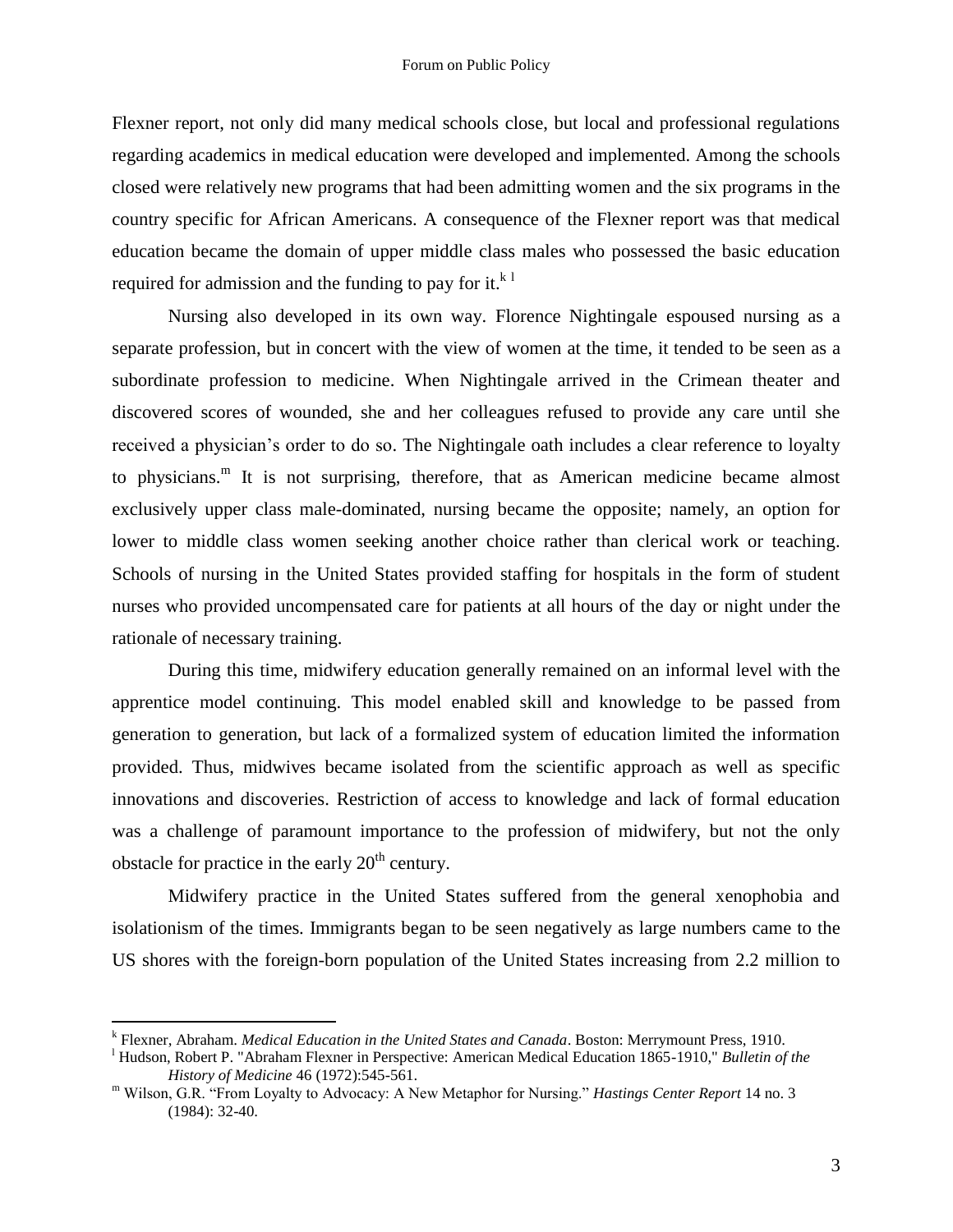14.2 million in the years from 1850 to 1930.<sup>n</sup> Feelings against immigrants grew so strong that in the 1920, immigration quotas were instituted. Among the individuals who were immigrants, were midwives. These women were of the same ethnicity and familiar with the women"s specific cultures. These midwives were particularly suspect, particularly as all immigrants were often viewed as inferior to native-born Americans.

Even native born midwives discovered that their practices were changing. Births moved to hospitals. The reason for this movement has long been discussed with various causes suggested such as easy availability of analgesia/anesthesia, the financial interest of physicians in hospitals and lack of home-based domestic care when such workers found additional options during World War I economy. As births moved to the hospital, physicians became the health care provider for most affluent women. Midwives were left with a disproportionate number of poor women, either immigrants or not. These underserved women tended to live in rural areas or in inner cities; both sites of poor sanitation and lack of other services that negatively influenced their general health status.

By the turn of the  $20<sup>th</sup>$  century, physicians were engaged in active discussion about a "midwifery problem", asserting that midwifery care was associated with poorer outcomes for women and their infants. Of the perinatal statistics available, midwifery attended births often did demonstrate poorer statistical outcomes than physician attended deliveries, although that was not universal, and none of the statistical analyses of the time discussed the disparity of types of clientele. Although the concern about the women and babies was publically stated as the reason for the midwife problem, Kobrin suggested economic impact as another central issue, identifying the desire by physicians to move women's care to the hospitals.<sup>o</sup>

To address the "midwife problem" two major solutions were proposed. Formal education of midwives was suggested in a manner similar to medicine or nursing. As with nursing, midwives were women and the suggested education would be through formal schools taught in affiliation with hospitals and by physicians. The second major proposal was the one adopted, and that was an active program of eradication of midwifery through restrictive legislation and consumer health education as to its dangers. The latter was suggested in order to promote public

<sup>n</sup> Campbell, J. Gibson and Lennon, Emily "Historical Census Statistics on the Foreign-born Population of the United States: 1850-1990" *Population Division Working Paper* 29 (1999): <http://www.census.gov/population/www/documentation/twps0029/twps0029.html> . Accessed 8/30/09

<sup>o</sup> Kobrin, Frances E. "The American Midwife Controversy: A Crisis of Professionalization." *Bulletin Of The History* 

*Of Medicine* 40 (July/Aug 1966):350-363.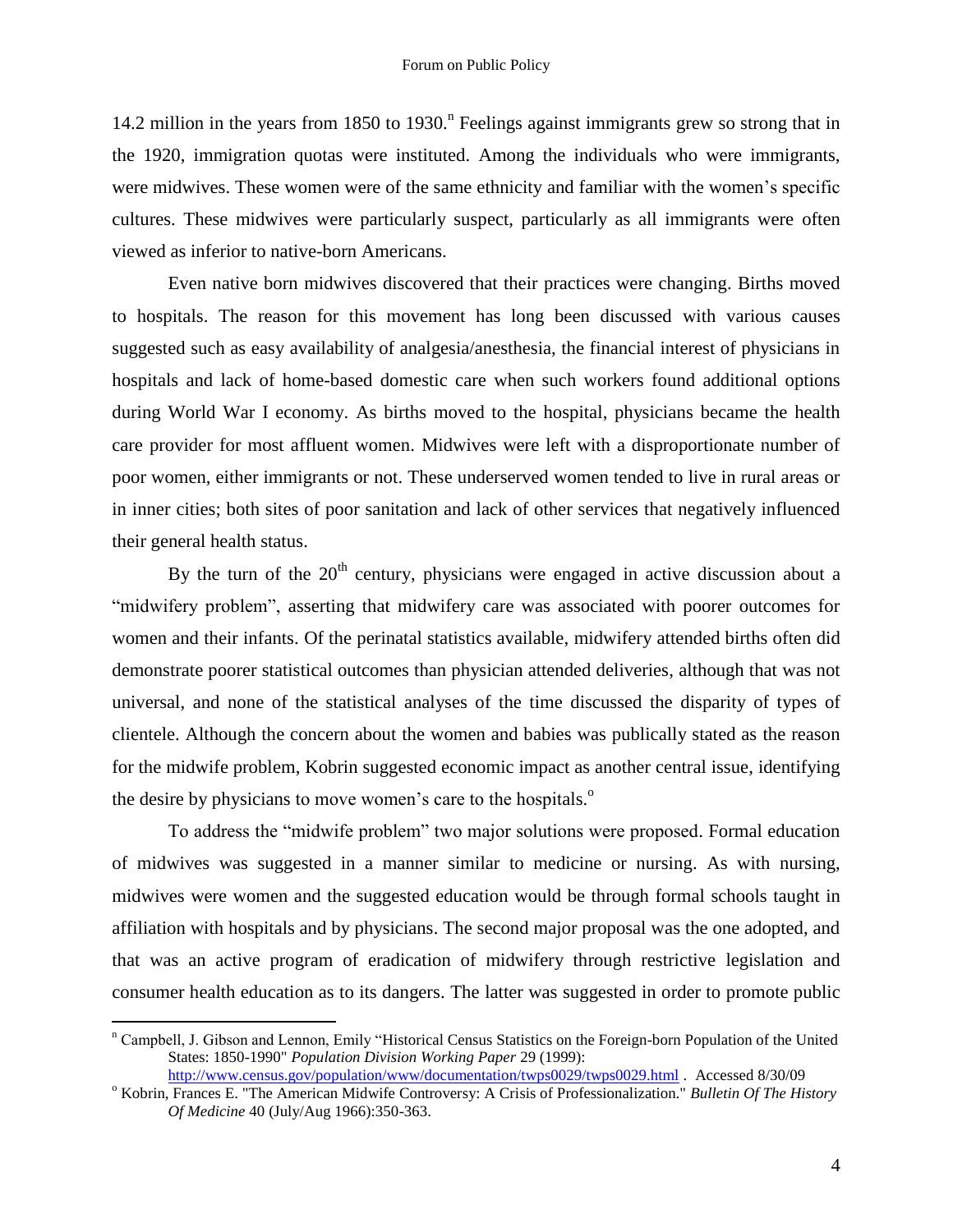health of the nation. Due to the success of this approach, midwifery in the United States almost ceased to exist.

#### **Birth of Nurse-Midwifery in The United States**

Although midwifery began to vanish from some regions in the US, a few hardy midwives continued to practice, but their numbers dramatically diminished. In 1915 it was estimated that 40% of all births were attended by midwives, but only 10.7% in 1935 and of these, more than 50% of the women were nonwhite. Closure of the few formal midwifery schools and decrease in numbers of midwives from whom apprentices could learn, appeared to herald the death knell of midwifery in the United States.

However, a modern midwife was on the horizon. Mary Breckinridge was a woman of means, from a prominent US family that included a US Vice President, US Attorney General and an Ambassador to Czarist Russia. She was well-educated and well connected with a personal history of reproductive/child losses that spurred her desire to help others, especially in the area of maternal and child health. While in her early 40"s, Mary Breckinridge reflected on her life and volunteered to help France in their post World War I recovery. There she met British Nurse-Midwives and realized that their skill set could be of value for US women. She was so convinced of the advantages of the role that she successfully completed a formal program in England and in 1925, with several adventurous British Nurse-Midwives; Mary Breckinridge moved to an area of Appalachia in her family"s home state of Kentucky and formally founded the Frontier Nursing Service (FNS).

Mary Breckinridge envisioned FNS as a prototype of a service that could be replicated and to that end spoke widely and wrote about it.<sup>P</sup> Using her social and political connections, she disseminated information about statistical outcomes that rivaled the most expensive care; even though, as she noted, the women and infants were in one of the poorest areas of the country, especially during the Great Depression. Mary Breckinridge used her own education wisely in developing FNS, keeping statistics and hiring well; and in her autobiography she discussed eventual development of an educational program for the nurse-midwives. However, for FNS, the educational route remained through the British venue for most of the first 15 years of its existence.

<sup>p</sup> Breckinridge, Mary. *Wide Neighborhoods: A Story Of Frontier Nursing Service.* New York: Harper, 1952.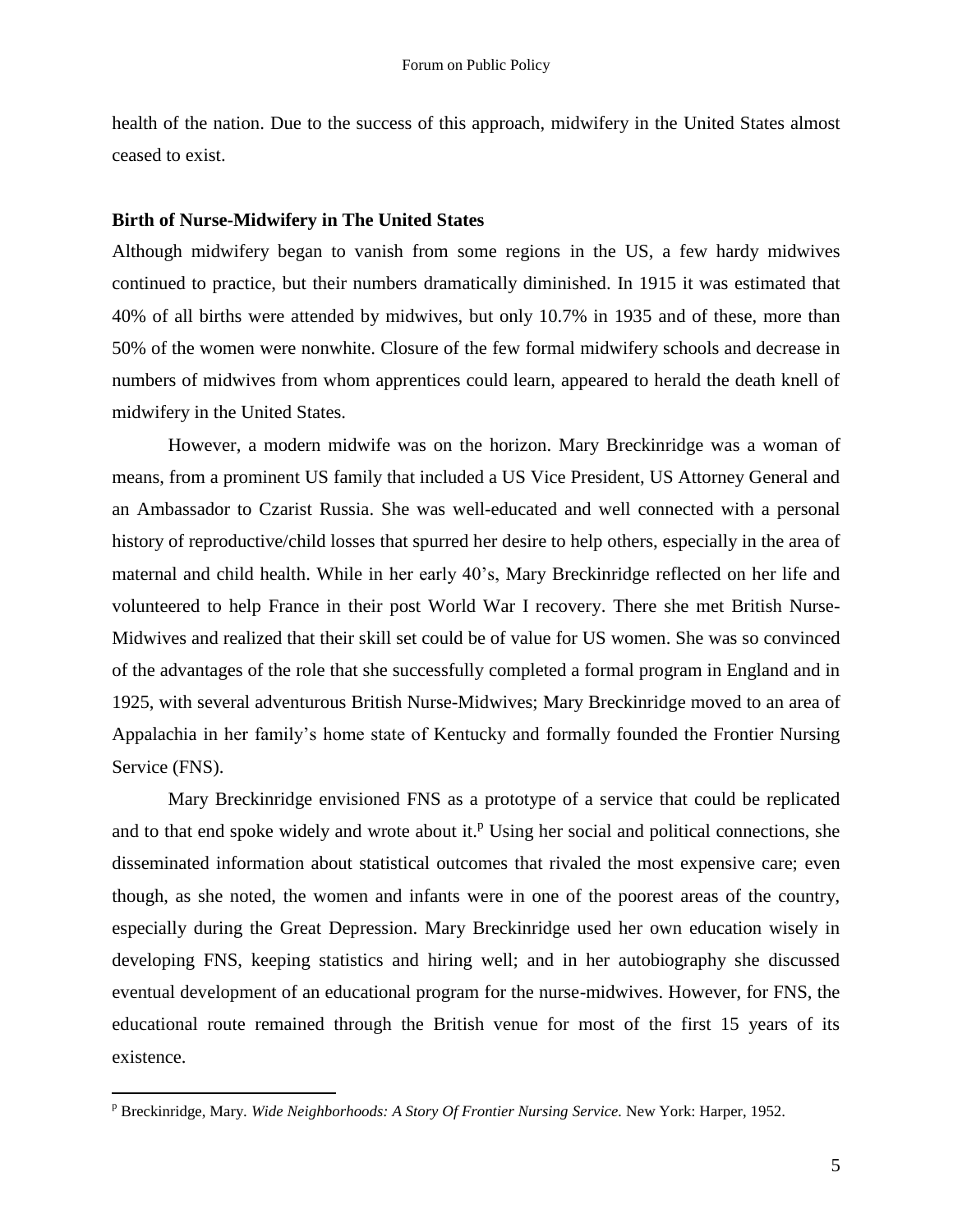Ironically at approximately the same time Mary Breckinridge was considering caring for vulnerable women, another group was faced with the same challenge. However, instead of Appalachia, this population of women was found in New York City. Yet the nurse-midwifery model was also suggested as a potential system. In 1931, the Lobenstine Clinic instituted a formal program that was designed to educate nurse-midwives to care for disadvantaged New York City women. This program was totally independent of FNS and continues to survive, although it has evolved over the years. Today it can be directly traced to the State University of New York Downstate (SUNY Downstate) Nurse-Midwifery and Midwifery Programs.

In 1939, FNS was faced with loss of their valued British Nurse-Midwives as these professionals desired to return to their native land as it entered into World War II. Therefore, FNS began its educational program, Frontier School of Midwifery and it, too, continues. FNS, like SUNY Downstate, began as programs that awarded a certificate, not a degree. In 1969, FNS began offering the first family nurse practitioner program (FNP) in the United States. The FNP certificate program caused a subsequent change in the name of the school to Frontier School of Midwifery and Family Nursing (FSMFN); a name that remains today.

#### **The Movement from Certificate Programs to Degree Granting Programs**

As noted above, the early nurse-midwifery programs issued certificate for education. For example, Loebenstine and Frontier programs initially were autonomous certificate programs and all other nurse-midwifery programs can be traced to them. The first university affiliated program also was a certificate program, Flint-Goodrich School of Nurse-Midwifery that forged a relationship with Dillard University (New Orleans) in 1947. The next year, the certificate program at Catholic Maternity Institute affiliated with Catholic University School of Nursing, forming a longer affiliation, access to an educational degree and the prototype for several other programs over the years. A program at Johns Hopkins was begun in 1956 and for years offered either a certificate or a Master's degree in Public Health (MPH).

During the 1970"s the numbers of nurse-midwifery programs doubled, with an increasing number moving into nursing programs and offering graduate degrees. In the 1980"s a nursemidwifery doctoral program was offered at Rush University in Chicago. Certificate programs often affiliated with large medical schools or obstetrical/gynecological departments within a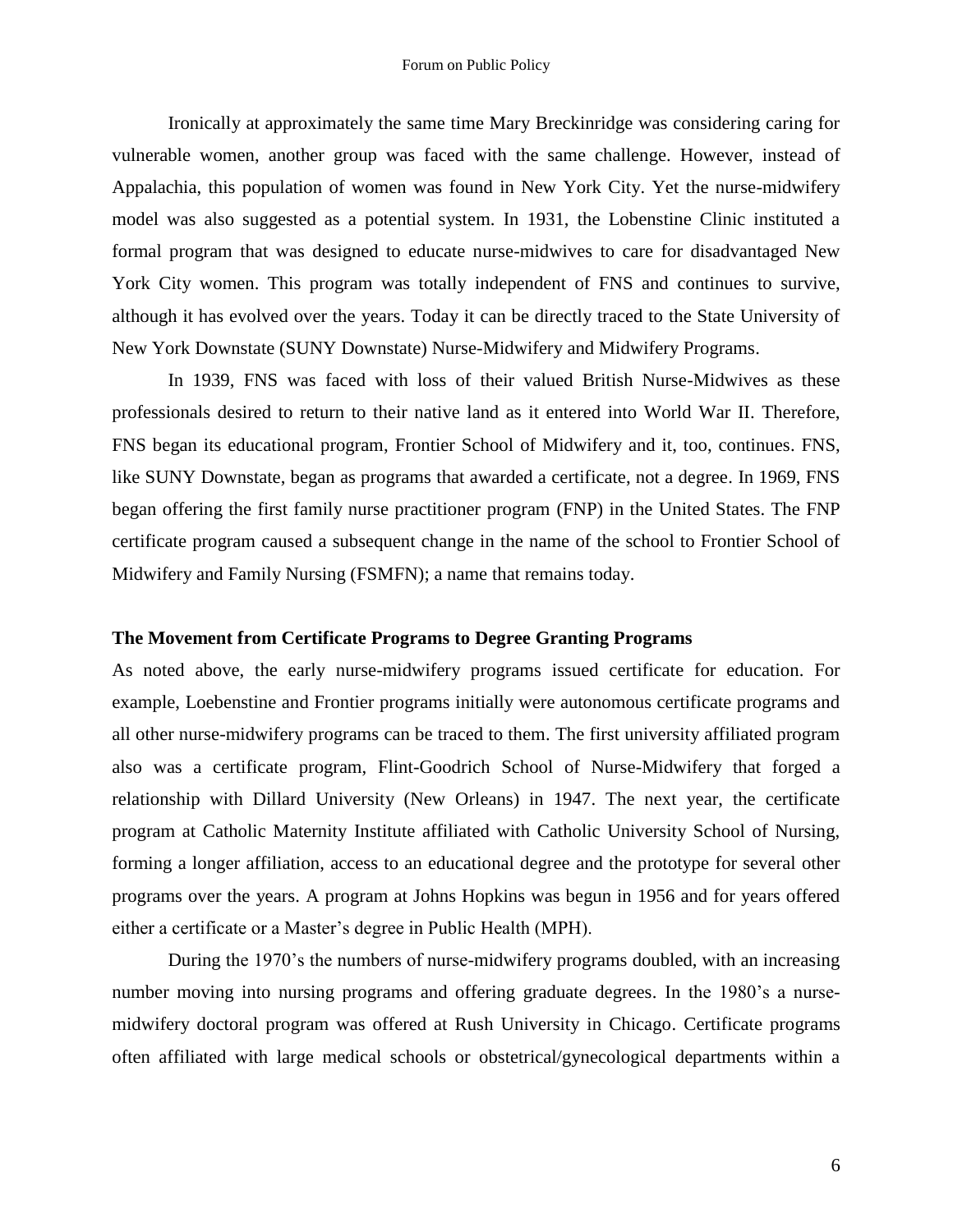medical center such as Parkland Memorial Hospital in Dallas or the University of Southern California.

Although certificate programs continued into the  $21<sup>st</sup>$  century, their numbers decreased as more programs opened in nursing programs with graduate degrees attached. Moreover, several states and facilities began to require a minimum of a master's degree for practice, even though no clear evidence of practice differences between certificate graduates and master"s graduates were published. Groups of nurses, such as nurse practitioners, clinical specialists and nurse anesthetists began to mandate graduate education earlier than the midwives, who will not require such until 2010. However, it is of note that nurse-midwives have the highest percentage of graduate degrees compared to the aforementioned groups, in large part because of the predilection of midwives and nurses to pursue education in a sequential fashion due to outside responsibilities such as families and fiscal responsibilities.

As certificate programs decreased in number, so did autonomous nurse-midwifery programs. The nurse-midwifery accrediting agency, first created in 1969 within the American College of Nurse-Midwives and today the separate group, Accreditation Commission of Midwifery Education, has long had a criterion that any program must have an affiliation with a school of higher education. Gradually it became apparent that a loose affiliation was no longer acceptable and formal relationships had to be established. This requirement most likely encouraged certificate programs to seek affiliations with local nursing programs since earlier connections with medical schools and hospital departments were less well organized. Public health schools, albeit affiliated with a few programs, often had organizational frameworks that did not lend themselves to affiliation. Nursing schools also often sought nurse-midwifery programs when grant opportunities were available. Statistics of care associated with nursemidwives; local or state funding; and grant money from the United States Health and Human Services Division of Nursing were attractive to many programs. In addition, in recent years Division of Nursing funding has been denied to new programs outside of nursing and/or new certificate programs. Therefore, establishment of nurse-midwifery programs within schools of nursing such as Columbia University, Yale University, Emory University and University of California San Francisco became the most common type of educational program. Nursemidwifery programs in prestigious programs promoted the growth of nurse-midwifery, but tied the profession into American nursing.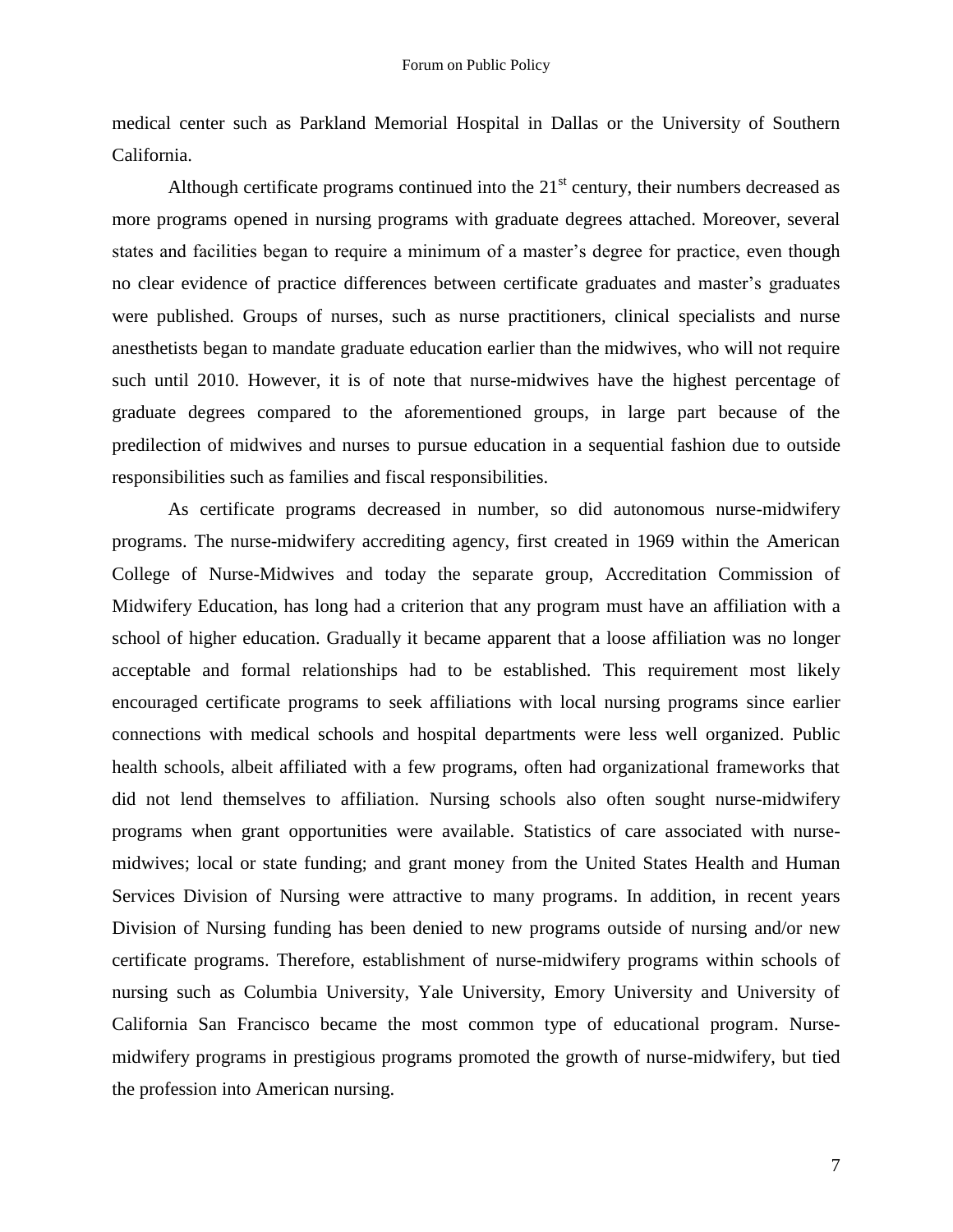Close integration now dictates that changes within nursing education have profound effects on nurse-midwifery education. The most recent change in education has been the mandate by the American Association of Colleges of Nursing to have all Advanced Practice Nurses, a category in which they place nurse-midwives although not all nurse-midwives are pleased with such a placement,<sup>q</sup> to have a doctoral degree if they graduate in 2015 or thereafter. To that end, many nursing programs are transitioning to a Doctor of Nursing Practice (DNP) degree program. One new nurse-midwifery program, Baylor University, has the first BSN to DNP curriculum without a master's option.

Two programs are outside the norm and award degrees in midwifery, not nursing. These programs are the SUNY-Downstate, the oldest nurse-midwifery program in continuous operation; and Philadelphia University that incorporated a previously autonomous certificate program, the Institute of Midwifery and Women"s Health. Both of these programs award masters in midwifery, and there is speculation that they may offer future doctoral degrees in midwifery.

#### **Education and Vocation in Midwifery**

 $\overline{a}$ 

Another changing facet of midwifery education is that of the vocational aspect of the profession. Midwives have long been said to be "called" to care for women. This "calling" or "vocation" most likely was linked to some of the religious responsibilities of midwifery. Even today, Canon Law in the Catholic Church contains admonitions for the actions of midwives.<sup>r</sup> Yet the concept of vocation can complicate the view of midwifery education to the extent that a degree-granting institute of higher education is viewed in opposition to training at a vocational school. However, that potential conflict may be explained in light of semantics.

The vocational issue that is more apparent than the linguistic one is the financial evolution of midwifery. No longer is midwifery just valued, now it is valuable. The average salary of a Certified Nurse-Midwife has been estimated to be more than \$89,000 annually and self employed midwives, especially with their own birthing centers may income produce into six figures. <sup>s</sup> Today it is not unusual for prospective students to ask about future income when considering a multi-year educational endeavor. Nor is such a request unreasonable. Yet some

<sup>q</sup> Rooks, Judith Pence. *Midwifery and Childbirth in America.* Philadelphia: Temple University. 1997

r Ferraris, *Bibl. Can.*, V (Rome, 1889), s.v. *Obstetrices*; Taunton, *The Law of the Church* (London, 1906), s.v. *Baptism*.

s . http://swz.salary.com/salarywizard/layouthtmls/swzl\_compresult\_national\_HC07000229.html Accessed 8/30/09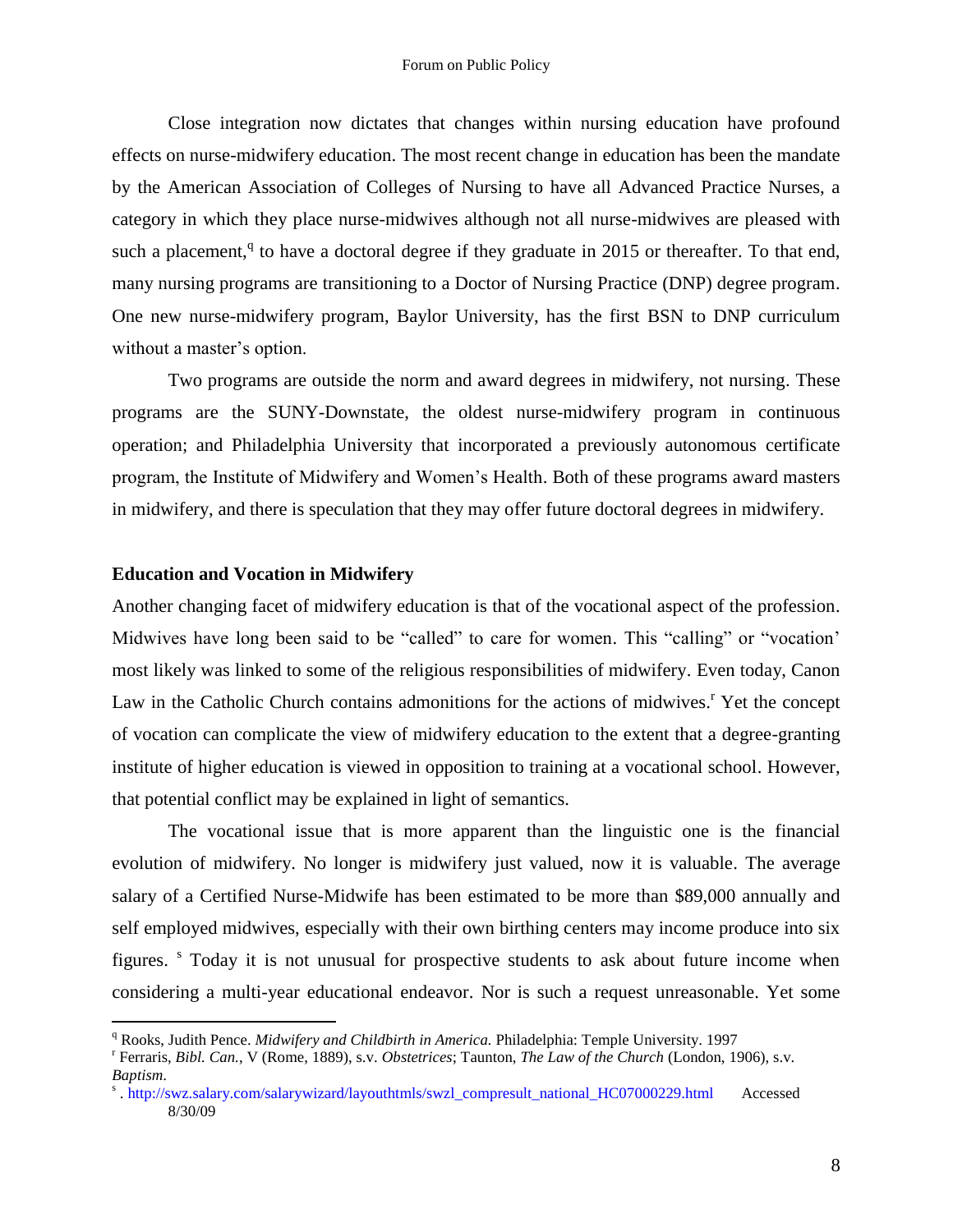current midwives continue to lament the admission of students who they believe do not have the heart of a midwife, or the calling.

#### **Educational Innovations and Midwifery**

Midwifery education has been the forefront of several innovations. From the 1950"s to late 1960"s, midwives coalesced into an early professional trade organization as well as distinct certification and accreditation groups that eventually became autonomous bodies. A selforganized group of directors of midwifery education program began to meet, primarily as a support group and for dissemination of information. This group continues to meet twice annually, and also has had an active electronic list serve for years.

The University of Mississippi program was a basic certificate midwifery program, although the credits were able to be applied to a graduate nursing program. In 1973, this program graduated the first class of midwives who were totally educated using a modular curriculum. Once a student demonstrated competency or mastery of didactic and clinical material, he or she progressed to another level or area. This program was supported by the United States Division of Nursing and the entire curriculum was disseminated to all other contemporary midwifery programs without restriction. However, due to time limitation for courses on semester or quarter systems, the modular curriculum never became the dominant method in nursing graduate programs, although some institutions incorporated various modules.

In large part due to the accreditation process, midwifery has maintained a dedication to assessment of competencies rather than accrual of credits or clinical hours as required by most nurse practitioner or other nursing programs. As the University of Mississippi demonstrated, midwifery students do not enter a program as a *tabula rasa,* but rather come with knowledge and talent so that education may take longer or shorter periods based upon both the individual and the volume/type of clinical experiences. Competency assessment occasionally has been difficult for midwifery to maintain in schools of nursing as it was so disparate from the other groups who used standard hours, but today there is an active movement among nurse practitioners to move to such an approach.

Midwives were not the first group to use distance education and programs such as Educational Program Associates (EPA) in California used such an approach for several years. In 1989, Frontier Nursing School of Midwifery and Family Nursing established a midwifery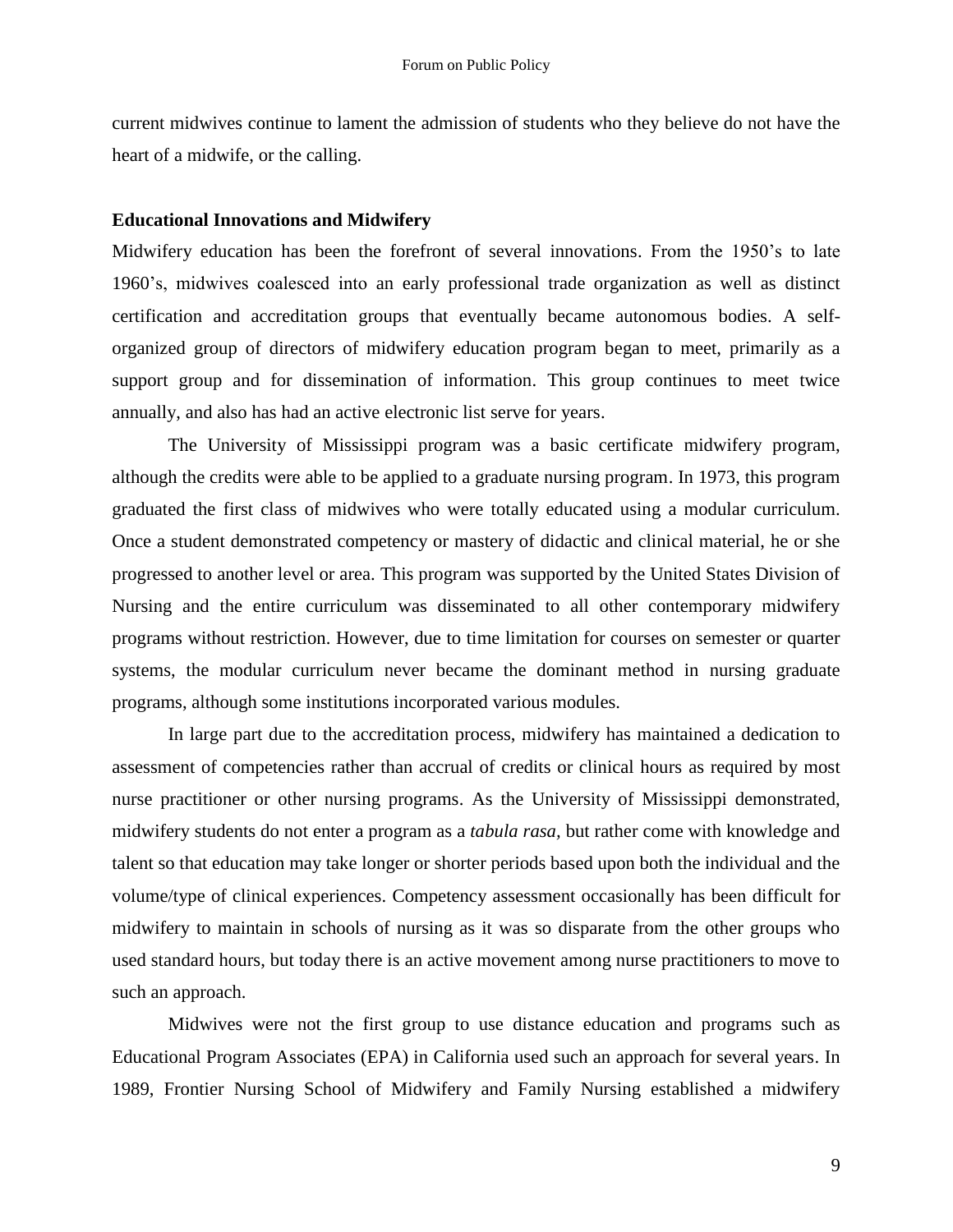program that was community based and exploded with students. Midwives who were eligible for faculty status but who often lived in areas away from a formal program, became clinical instructors for local nurses who wished to be midwives. Students came to the school periodically during their time of study, but primarily studied by distance, including using early forms of electronic communication. This program grew rapidly and maintains its autonomy, although it has evolved into a program that awards graduate degrees in nursing. Since its rebirth using distance technology, more than 1100 individuals have graduated. Today distance education on a graduate level is common, but the sheer numbers an influence of the FNS program cannot be underestimated.

Graduate nursing programs often require practice before admission. Some nurse practitioner groups have requirements for nursing practice for a specific minimum time period. Midwifery, even when contained within a nursing program, traditionally suggested labor and delivery experience. Today it is relatively common for individuals to obtain an accelerated degree in nursing in order to enroll in a midwifery program. Yale University was not the first program to attract such students, but has been accepting non-nursing students for more than three decades. Students complete the first year for their basic nursing, obtain an RN license and then complete their midwifery specialty.

#### **Challenges for Today**

As nurse-midwifery moved into nursing graduate education, advantages have included nursing grants, graduate degrees and a more mainstream presence. Challenges also exist with this move. Autonomous midwifery programs are few today and midwifery tends to be a small program in most nursing schools. Faculty are faced with devising a balance of teaching, practice and research to achieve and maintain advancement in these larger institutions. Often midwifery is viewed as the unusual or odd specialty in the nursing school since it has a separate accreditation process; competency requirements instead of credits or clinical hours; and students who often are seeking second degrees. Individuals become midwives in other countries because it is the mainstream; persons become midwives in the United States because they have seen the mainstream and wish to change it or provide alternatives. Therefore, these prospective students often do not fit the pattern of other students in nursing. Midwife educators are actively discussing these issues today.